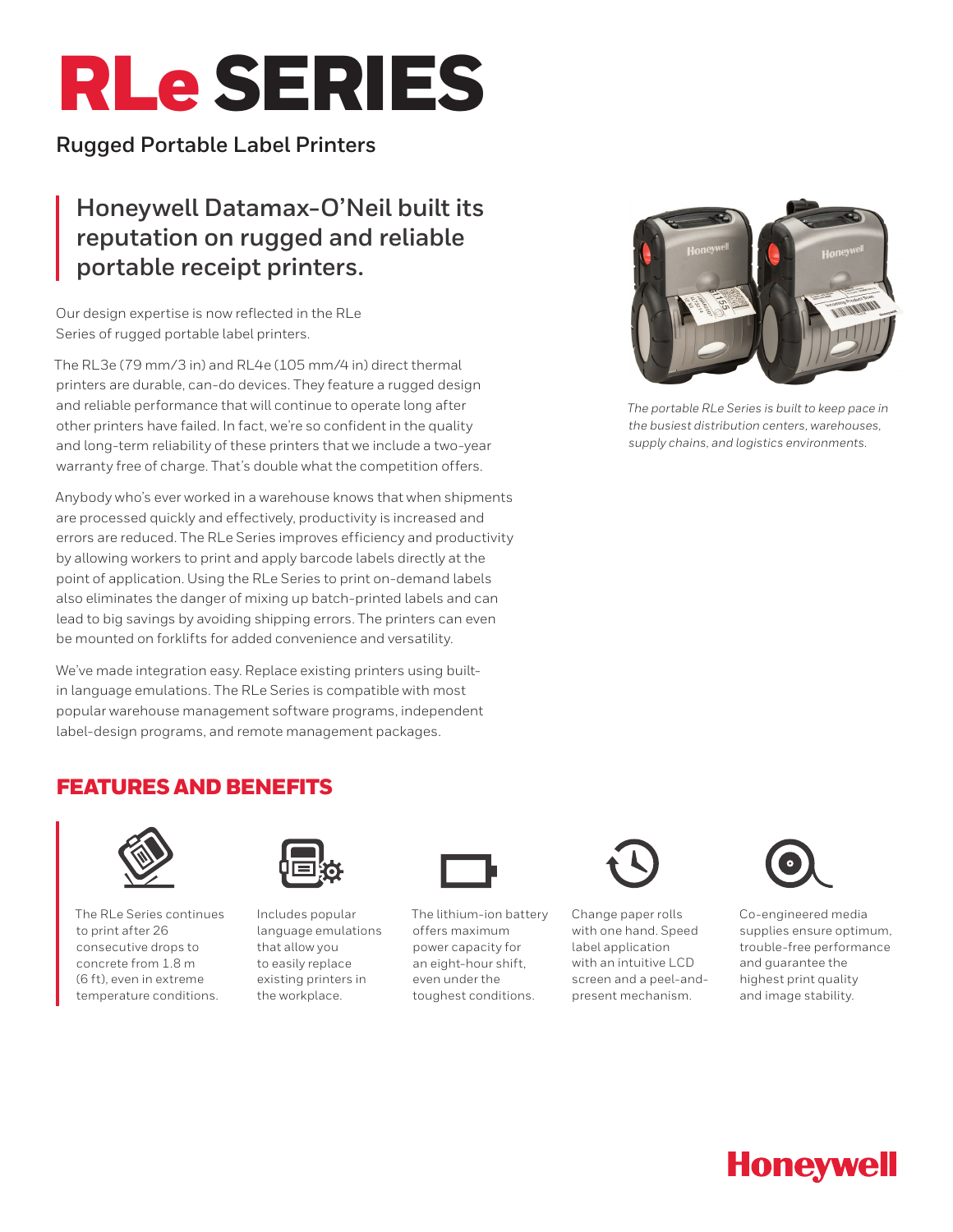# **MECHANICAL**

#### **Dimensions (H x W x D):**

**RL3e:** 193 mm x 142 mm x 81 mm (7.6 in x 5.6 in x 3.2 in) **RL4e:** 200 mm x 166 mm x 81 mm (7.9 in x 6.5 in x 3.2 in)

### **Weight (Printer Only):**

**RL3e:** 0.88 kg (1.95 lb) **RL4e:** 0.98 kg (2.16 lb)

**Drop Specifications:** 1.8 m (6 ft)

**IP Rating:** IP54 (when used with the protective case)

**User Interface:** 128 x 64 LCD display with white LED backlighting, four-button user interface

# ENVIRONMENTAL

**Operating Temperature:** -20°C to 50°C (4°F to 122°F)

**Storage Temperature:** -40°C to 60°C (40°F to 140°F)

**Charging Temperature:** 5°C to 40°C (41°F to 104°F)

**Relative Humidity Range:** 10% to 90%, non-condensing

**ESD Protection:** 8 kV Air; 4 kV Contact

# PRINT TECHNOLOGY

**Printhead:** Direct thermal; 8 dots per mm (203 dots per in)

**Print Width:**

**RL3e:** 72 mm (2.8 in)

**RL4e:** 105 mm (4.125 in)

**Print Mechanism Speed:** 102 mm per second (4 in per second)

*Speed rating under normal optimal operating conditions. Performance may vary based on temperature of operating environment and label file density.*

#### POWER SOURCE

**Battery:** 14.8V Lithium-ion, 33 W-h (2200 mAh)

**DC Inputs:** External DC jack, 11–15V, builtin spike and surge protection with battery management

**Recharging:** 4 – 6 hours

#### **Endurance:**

**RL4e:** Prints more than 320, 100 mm x 150 mm (4 in x 6 in) labels when operating 16 continuous hours on an 802.11 network

**RL3e:** Prints more than 850, 76 mm x 152 mm (3 in x 1 in) labels when operating for 28 consecutive hours on an 802.11 network

**Memory:** 64 MB RAM/128 MB Flash

# **COMMUNICATION**

**Serial:** RS-232, up to 460.8 Kbps

**USB:** 2.0 (full speed)

**Bluetooth®:** Bluetooth 2.1 dual radio mode; serial port profile, security modes 1-4, encryption 1-3e

# **802.11 a/b/g/n Option:**

**Network standard:** IEEE 802.11 a/b/g/n and Bluetooth with dual radio mode **Wireless access modes:** infrastructure and ad-hoc

#### **Security Protocols:**

| <b>DETAILS</b>                        | <b>WEP</b> | <b>WPA</b>               | <b>WPA2</b> |
|---------------------------------------|------------|--------------------------|-------------|
| <b>MODES</b>                          |            | PSK/Enterprise           |             |
| <b>SECURITY/</b><br><b>ENCRYPTION</b> |            | 64/128 TKIP/RC4 CCMP/AFS |             |
|                                       |            |                          |             |

| <b>AUTHENTICATION</b> | LEAP. EAP-PEAP. EAP-FAST. EAP- |
|-----------------------|--------------------------------|
|                       | TTLS. EAP-LEAP. IPV4           |

**Internet Protocols Supported:** UDP/

TCP, DHCP BootP, FTP, FTPS, SFTP, TFTP, Telnet, LDP, SNMP; remote and Auto Update features supported; 802.11i

#### MEDIA

*For optimum print quality and printer performance, use certified Honeywell media.* **Media Width:**

**RL3e:** 26 mm to 79 mm (1 in to 3.125 in) **RL4e:** 51 mm to 105 mm (2 in to 4.12 in)

**Media Type:** Linered and linerless\* labels with black mark or gap sensing; external fanfold or roll supply

**Maximum Roll Capacity:** 67 mm (2.65 in) O.D.; 19 mm (0.75 in) I.D. core

**Media Thickness:** 2 mil to 6.5 mil

*\* For use in RLe Series printers equipped with linerless option only.* 

#### AGENCY APPROVAL

*Contact your Honeywell sales representative for the most recent list of agency approvals.*  FCC 15 Class B, EN55022 Class B, EN55024, IEC 60950-1 2nd Edition, EAC – Customs Union, CCC, SRRC **Safety:** UL/cUL, CE

#### BARCODES/FONTS/GRAPHICS

**Scalable Fonts:** CG Triumvirate Bold Condensed, CG Triumvirate, and CG Times with Cyrillic, Greek, Arabic, and Hebrew character support from Monotype Imaging

**Standard Fonts:** 5.5CPI, 7.2CPI, 10.2CPI, 10.7CPI, 18.5CPI, 20.4CPI, 22.6CPI, 34.0CPI, OCR-A, OCR-B (additional fonts available) **Downloadable Font Types:** TrueType, Bitmap **Character Sets:** Unicode/UTF8 support: 50 international symbol sets, Big 5, JIS and Shift JIS, and more

**Optional Characters:** Arabic, Greek, Hebrew, Unicode subset including Latin; Asian (including Big 5, Simplified Chinese, Kanji, Hangul, and Shift JIS); additional

#### international characters available **Barcodes:**

**Linear:** Codabar, Code 3 of 9, Code 93, Code 128, EAN-8, EAN13, Interleaved 2 of 5, HIBC, PLESSEY, MSI/Plessey, UCC/ EAN-128, UPC-A, UPC-E, UPC 2 and 5 digit addendums, Postnet, Telepen, UPS MaxiCode, FIM, USD-8

**2D Symbologies:** PDF417, Aztec, QR Code, GS1, Datamatrix, TLC39, MicroPDF417

**Graphics:** Supports storage of graphics/ logos in Flash memory and transient "print once" graphics

#### SOFTWARE/FIRMWARE

**NETira™ Configuration Tool**: complete printer set-up utility

**NETira MS:** Menu Scripting

**NETira CA:** NETira Connect for AirWatch Control Language Compatibility: Ez-Print, DPL, ZPL II, CPCL, IPL, XML (limited)

**Device Management Compatibility:** NETira

**Remote Management:** monitor and manage printers; NETira MD: mobile device management utility for smart mobile devices; AirWatch® Mobile Device Management: Wavelink® Avalanche MC

**Network Compatibility:** TCP-IP based networks; AS/400 (LPD) based networks

**Drivers:** Microsoft® Windows® XP, Windows Vista, Windows 7, and Windows 8

**NETira LD:** Label Design Software

**Label-Design Software Compatibility:** BarTender®, Niceware/NiceLabel, and others

**ERP Systems Compatibility:** SAP, Oracle **Software Development Kit:** Android™ 2.1 and above, Apple**®** iOS 5, 6, and 7; Microsoft Windows Desktop up to Windows 8, Windows 8 Store, Windows Mobile, and Windows CE; C++, C-Sharp, Java, ActiveX Control

# OPTIONS

AirWatch support Lua and JSON scripting language

# **ACCESSORIES**

Charge contacts Cigarette lighter vehicle charger Configurable multi-bay charger Dual-battery charger IP54 environmental case Linerless single-bay charger for use with external multi-unit charging adaptor